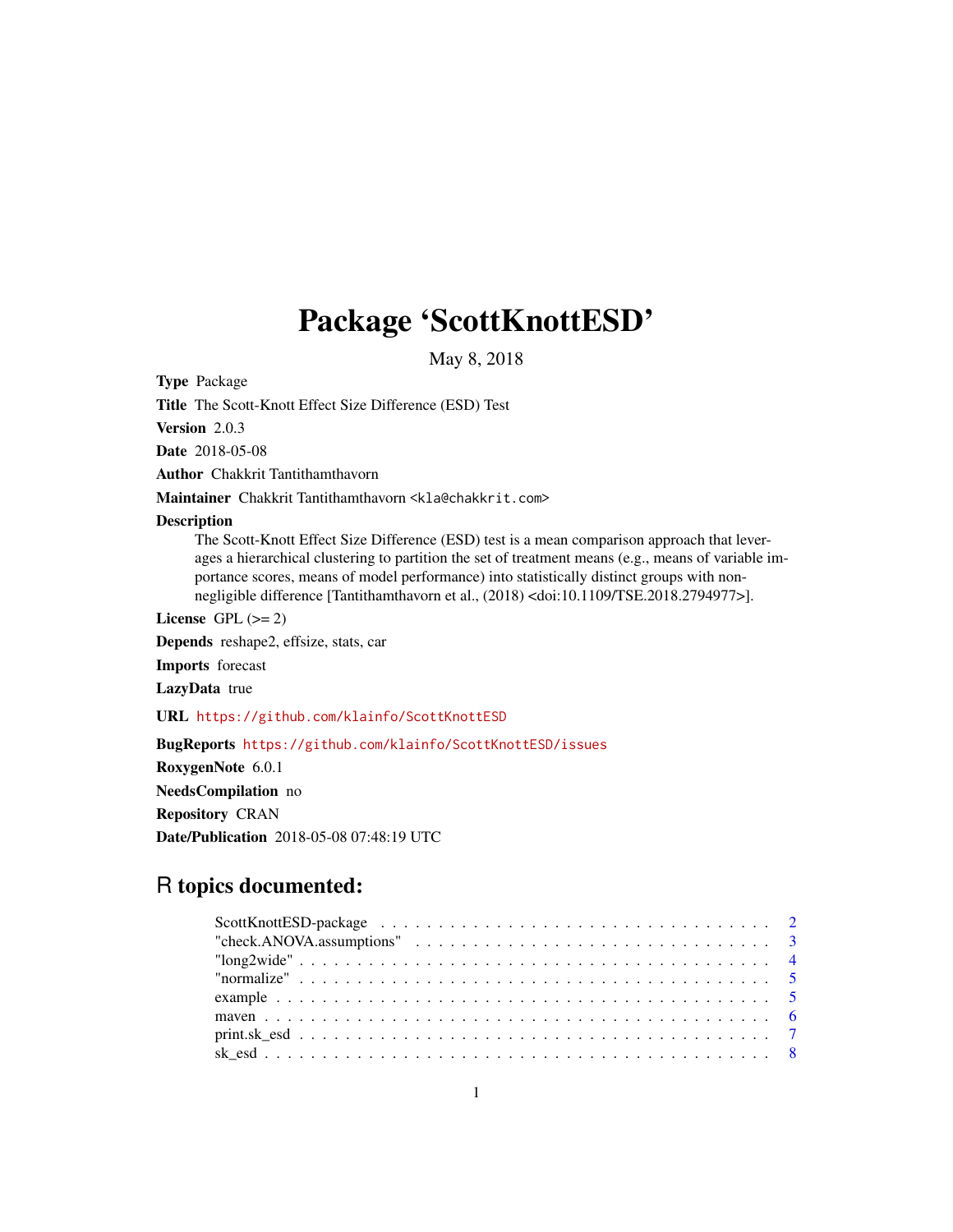#### <span id="page-1-0"></span> $\blacksquare$

ScottKnottESD-package *The Scott-Knott Effect Size Difference (ESD) Test*

#### Description

The Scott-Knott Effect Size Difference (ESD) test is a mean comparison approach that leverages a hierarchical clustering to partition the set of treatment means (e.g., means of variable importance scores, means of model performance) into statistically distinct groups with non-negligible difference [Tantithamthavorn et al., (2018) <doi:10.1109/TSE.2018.2794977>]. It is an alternative approach of the Scott-Knott test that considers the magnitude of the difference (i.e., effect size) of treatment means with-in a group and between groups. Therefore, the Scott-Knott ESD test  $(v2.x)$ produces the ranking of treatment means while ensuring that (1) the magnitude of the difference for all of the treatments in each group is negligible; and (2) the magnitude of the difference of treatments between groups is non-negligible.

The mechanism of the Scott-Knott ESD test  $(v2.x)$  is made up of 2 steps:

(Step 1) Find a partition that maximizes treatment means between groups. We begin by sorting the treatment means. Then, following the original Scott-Knott test, we compute the sum of squares between groups (i.e., a dispersion measure of data points) to identify a partition that maximizes treatment means between groups.

(Step 2) Splitting into two groups or merging into one group. Instead of using a likelihood ratio test and a Chi-square distribution as a splitting and merging criterion (i.e., a hypothesis testing of the equality of all treatment means), we analyze the magnitude of the difference for each pair for all of the treatment means of the two groups. If there is any one pair of treatment means of two groups are non-negligible, we split into two groups. Otherwise, we merge into one group. We use the Cohen effect size — an effect size estimate based on the difference between the two means divided by the standard deviation of the two treatment means  $(d = (mean(x_1) - mean(x_2))/s.d.).$ 

Unlike the earlier version of the Scott-Knott ESD test  $(v1.x)$  that post-processes the groups that are produced by the Scott-Knott test, the Scott-Knott ESD test  $(v2.x)$  pre-processes the groups by merging pairs of statistically distinct groups that have a negligible difference.

#### Details

| Package: | ScottKnottESD |
|----------|---------------|
| Type:    | Package       |
| Version: | 2.0.3         |
| Date:    | 2017-07-03    |
| License: | $GPL (= 2)$   |

Author(s)

Chakkrit (Kla) Tantithamthavorn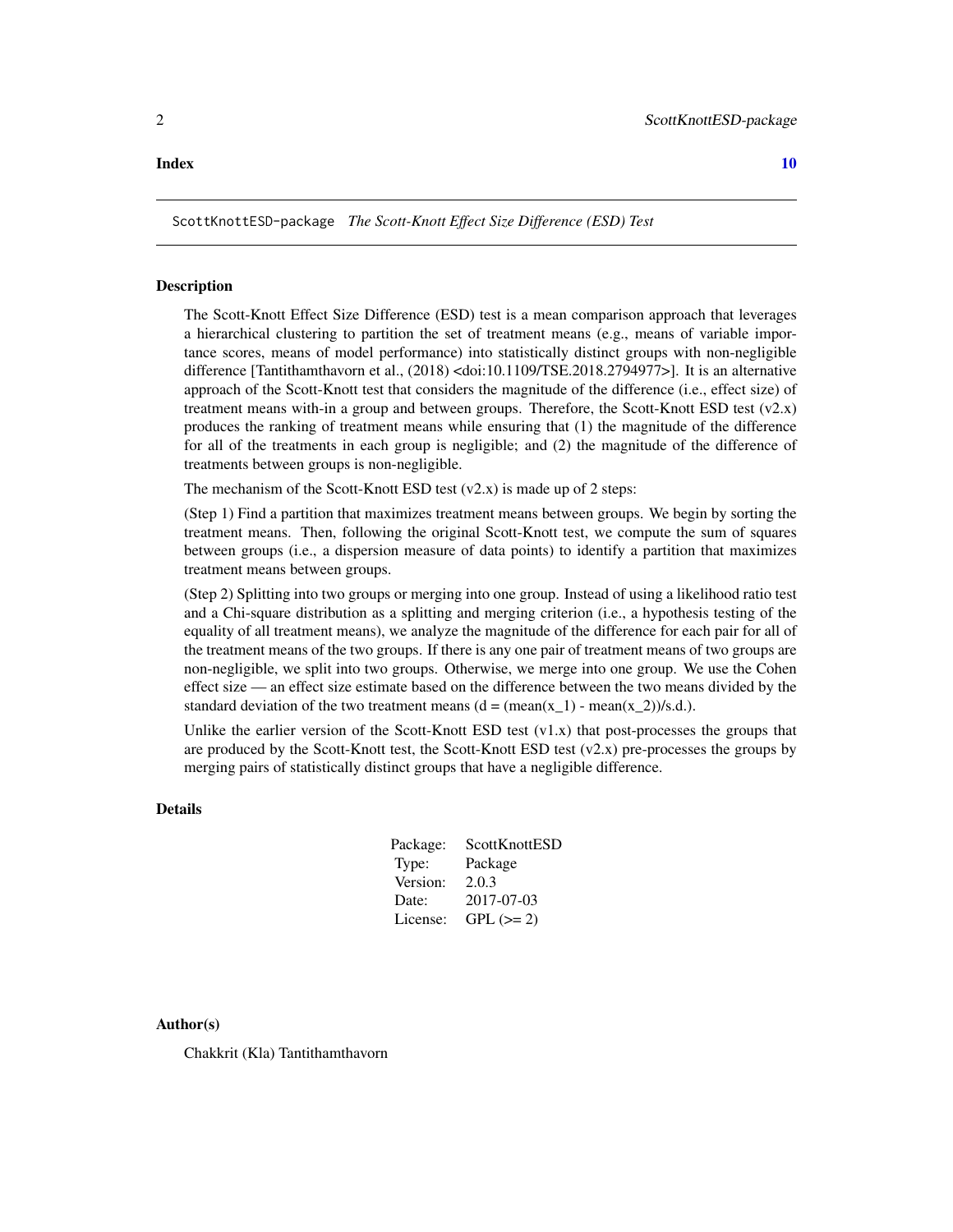<span id="page-2-0"></span>Maintainer: Chakkrit (Kla) Tantithamthavorn <kla@chakkrit.com>

#### References

Chakkrit Tantithamthavorn, Shane McIntosh, Ahmed E. Hassan, Kenichi Matsumoto, An Empirical Comparison of Model Validation Techniques for Defect Prediction Models. IEEE Transactions on Software Engineering. 43(1): 1-18 (2017). <doi:10.1109/TSE.2016.2584050>

Chakkrit Tantithamthavorn, Shane McIntosh, Ahmed E. Hassan, Kenichi Matsumoto, The Impact of Automated Parameter Optimization for Defect Prediction Models. IEEE Transactions on Software Engineering. Early Access. (2018). <doi:10.1109/TSE.2018.2794977>

#### See Also

-

#### Examples

```
library(ScottKnottESD)
```

```
sk <- sk_esd(example)
plot(sk)
sk <- sk_esd(maven)
```
plot(sk)

```
"check.ANOVA.assumptions"
```
*Check basic ANOVA assumptions*

#### Description

Check the normality assumption of the input dataset using the Kolmogorov-Smirnov Test and the homogeneity of variances assumption of the input dataset using the Levene's test.

#### Usage

```
check.ANOVA.assumptions(x, alpha = 0.05, ...)
```
#### **Arguments**

| X     | A wide-format data frame. |
|-------|---------------------------|
| alpha | The significance level.   |
| .     | Optional parameters.      |

#### Value

A wide-format data frame.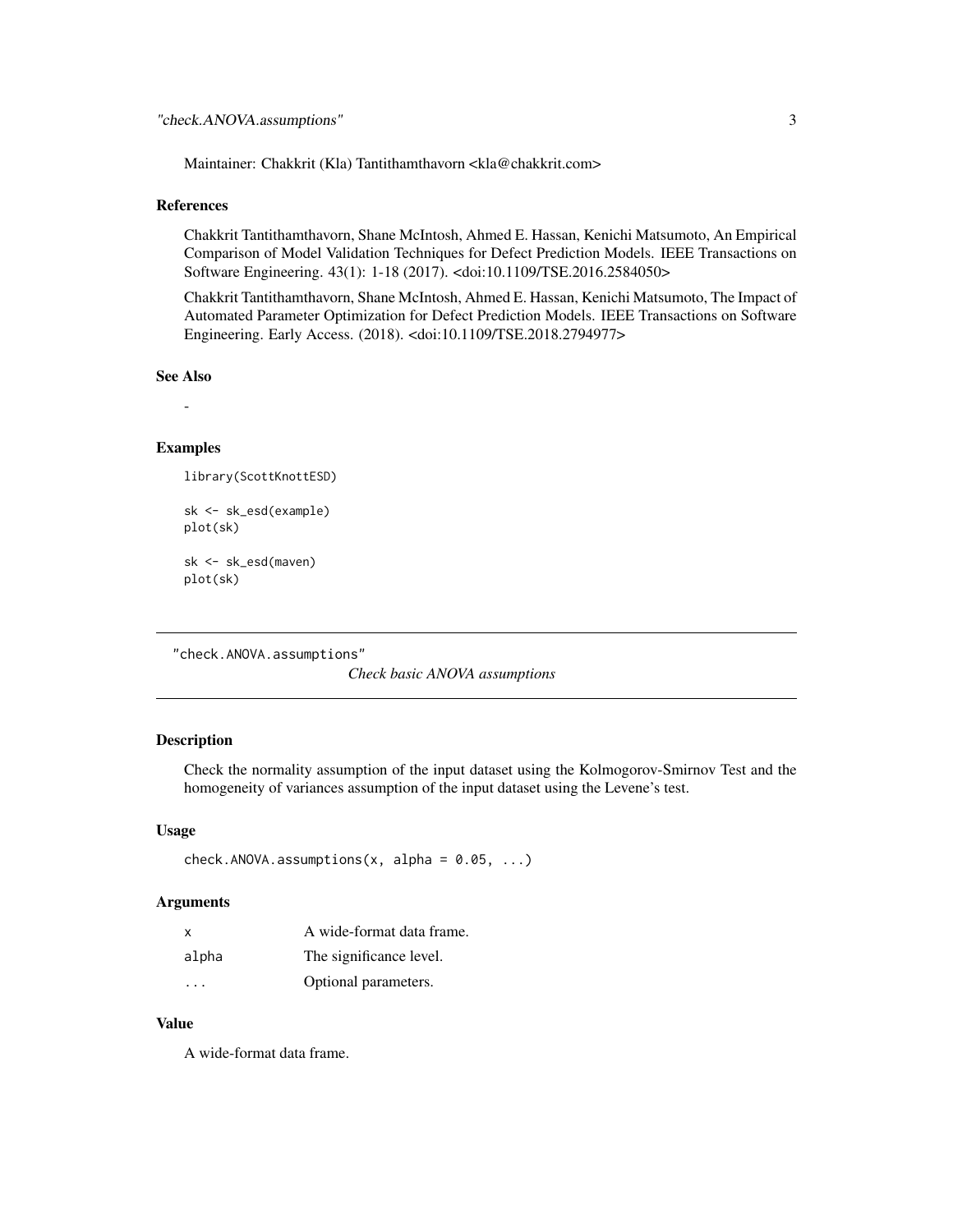#### <span id="page-3-0"></span>Author(s)

Chakkrit Tantithamthavorn (kla@chakkrit.com)

#### Examples

check.ANOVA.assumptions(example)

# "long2wide" *Convert data from long format to wide format*

## Description

Convert data from long format to wide format

#### Usage

long2wide(x, ...)

#### Arguments

| X        | A long-format data frame. |
|----------|---------------------------|
| $\cdots$ | Optional parameters.      |

#### Value

A wide-format data frame.

#### Author(s)

Chakkrit Tantithamthavorn (kla@chakkrit.com)

#### Examples

long2wide(melt(example, id.vars=0))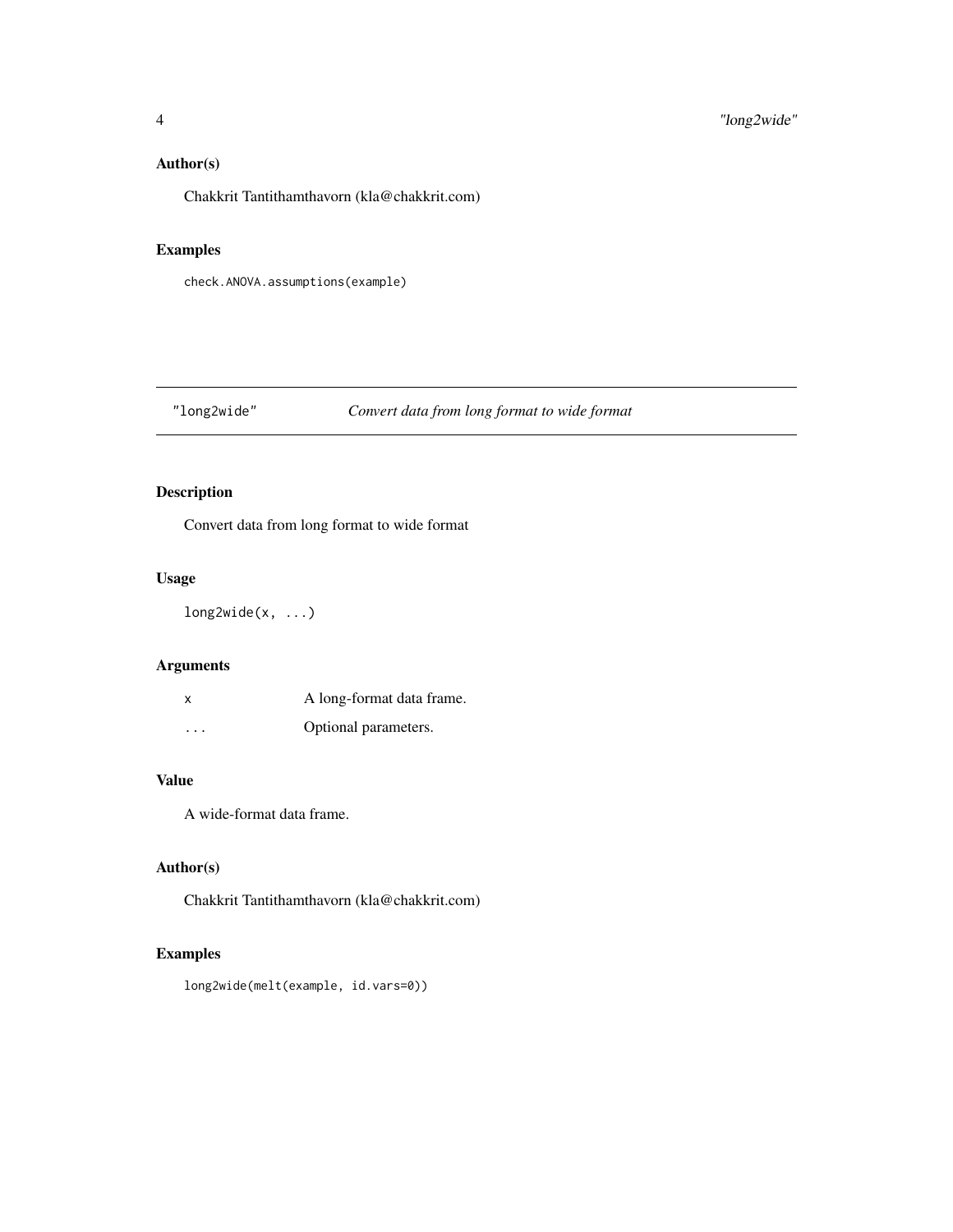<span id="page-4-0"></span>

#### Description

Normalize non-normal distributions using the Box-Cox Power Transformation

#### Usage

normalize(x, ...)

#### Arguments

| x                       | A wide-format data frame. |
|-------------------------|---------------------------|
| $\cdot$ $\cdot$ $\cdot$ | Optional parameters.      |

#### Value

A wide-format data frame.

#### Author(s)

Chakkrit Tantithamthavorn (kla@chakkrit.com)

#### Examples

normalized.data <- normalize(example)

example *An example dataset of Breiman's variable importance scores*

#### Description

A dataset containing software metrics of 1,000 calculation of Breiman's variable importance scores

#### Usage

example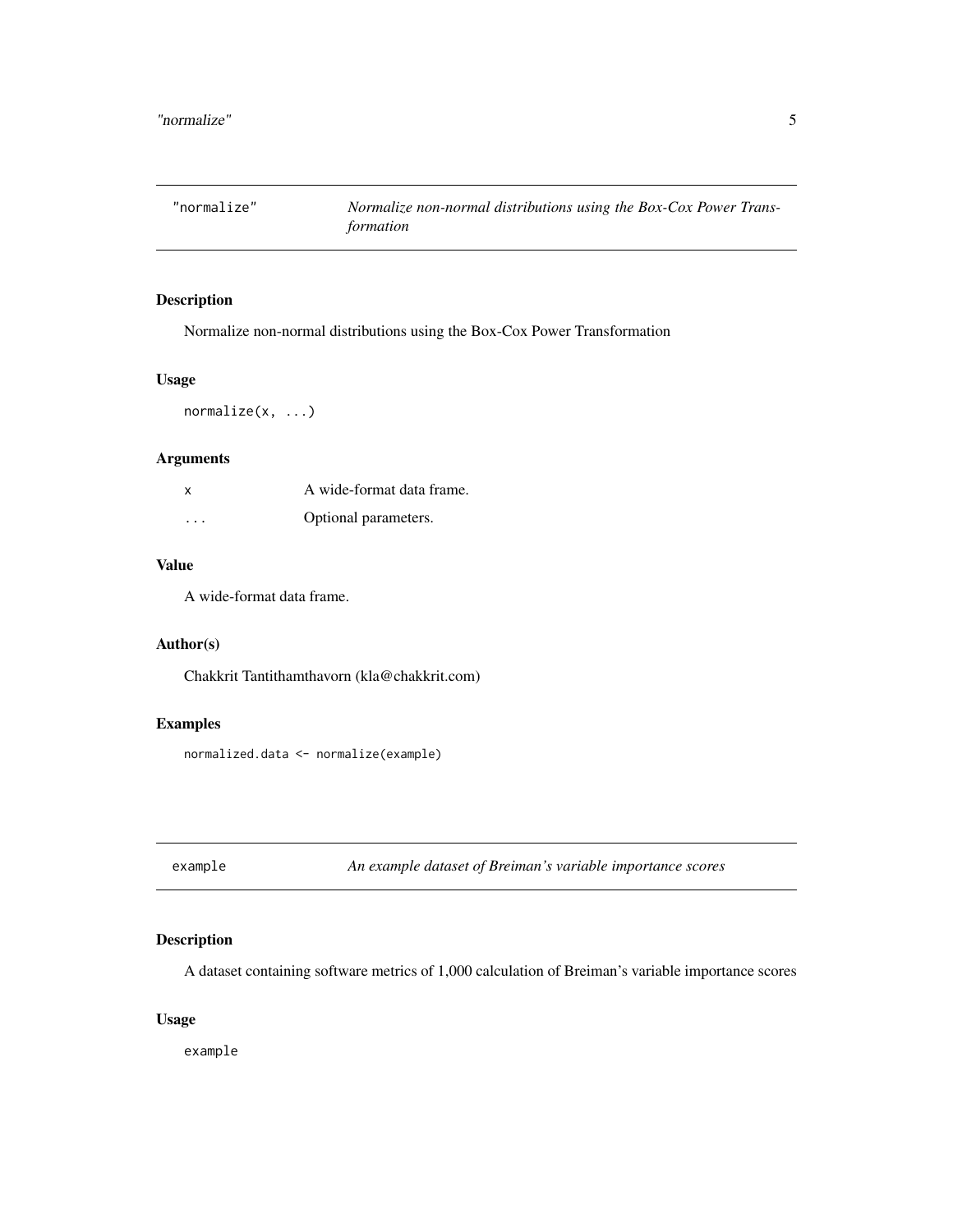#### 6 may be a set of the contract of the contract of the contract of the contract of the contract of the contract of the contract of the contract of the contract of the contract of the contract of the contract of the contract

#### Format

A data frame with 1,000 rows and 9 variables:

LOC lines of code Components the numbers of components Subsystem the numbers of subsystems Files the numbers of files Commit the numbers of commits Churn the numbers of churns Ownership ownership Authorship authorship Experience developer's experience ...

#### Source

<https://github.com/klainfo/ScottKnottESD/>

maven *An example dataset of Breiman's variable importance scores*

#### **Description**

A dataset containing software metrics of 1,000 calculation of Breiman's variable importance scores

#### Usage

maven

#### Format

A data frame with 1,000 rows and 27 variables:

Avg\_CloneLineCount An average physical lines of clone siblings of a clone.

- Avg CountLineComment An average comment lines in the methods that contain clone siblings of a clone.
- Avg\_Cyclomatic McCabe Cyclomatic complexity of the method that contains the clone.

Avg\_ImproveCommitCount Number of commits that impact the method containing the clone.

Avg\_LineAdded Number of lines added into the method that contains the clone.

Avg\_LineCodeCount Number of source code lines in the method that contains the clone.

- Avg\_MaxNesting Maximum nesting level of control constructs in the method that contains the clone.
- Avg\_NewFeatureCommitCount Number of commits that introduce new feature and that impact the method containing the clone.

<span id="page-5-0"></span>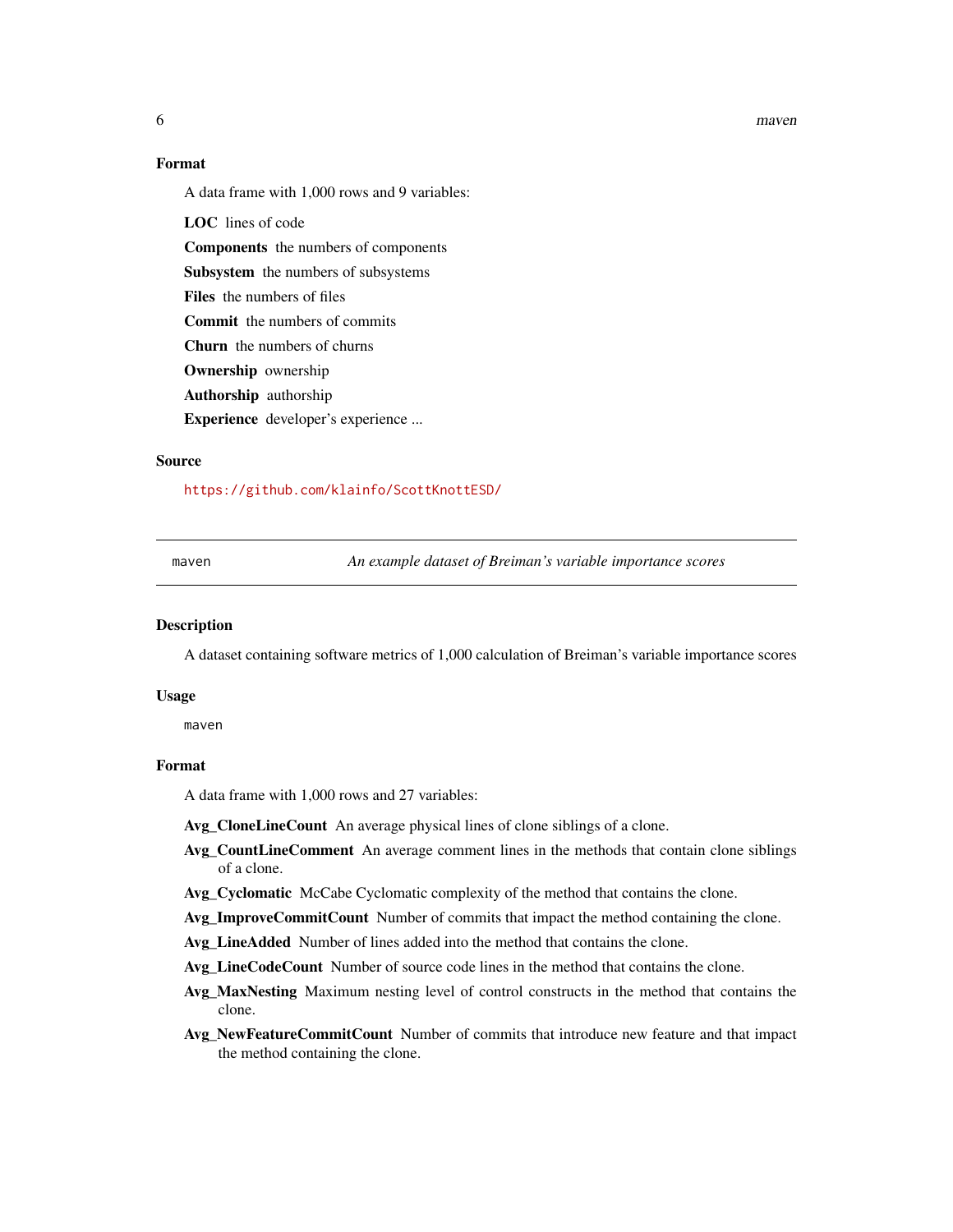- <span id="page-6-0"></span>Avg\_RatioCommentToCode Ratio of CommentLineCount to LineCodeCount.
- Avg\_RatioLineCodeCount Ratio of LineCount to CloneLineCount.
- Avg\_TokenCount Number of tokens in the clone.
- CloneType Type of clone class to which the clone belongs.
- Diff\_CloneLineCount Number of physical lines in the clone.
- Diff\_CountLineComment Number of comment lines in the method that contains the clone.
- Diff\_Cyclomatic McCabe Cyclomatic complexity of the method that contains the clone.
- Diff\_DeveloperCount Number of distinct developers who modified the method that contains the clone.
- Diff\_Essential Numberical measure of structuredness of the method that contains the clone.
- Diff\_FanIn Number of unique methods that call the method containg the clone.
- Diff\_FanOut Number of unique methods that are called by the method containing the clone.
- Diff\_FixCommitCount Number of commits with a description of fixing bugs and that impact the method containing the clone.
- Diff LineCodeDeclCount Number of declarative source code lines in the method that contains the clone.
- Diff\_LineCount Number of lines in the method that contains the clone.
- Diff\_LineDeleted Number of lines deleted from the method that contains the clone.
- Diff\_NewFeatureCommitCount Number of commits that introduce new feature and that impact the method containing the clone.
- Diff\_TokenCount Number of tokens in the clone.
- Max\_DirectoryDistance Number of directories that are traversed from the method containing one sibling to the method containing another sibling of the clone.

SiblingCount Number of clone siblings in the clone.

#### Source

<https://github.com/klainfo/ScottKnottESD/>

print.sk\_esd *Print sk\_esd objects*

#### **Description**

S3 method to print sk\_esd objects.

#### Usage

```
## S3 method for class 'sk_esd'
print(x, \ldots)
```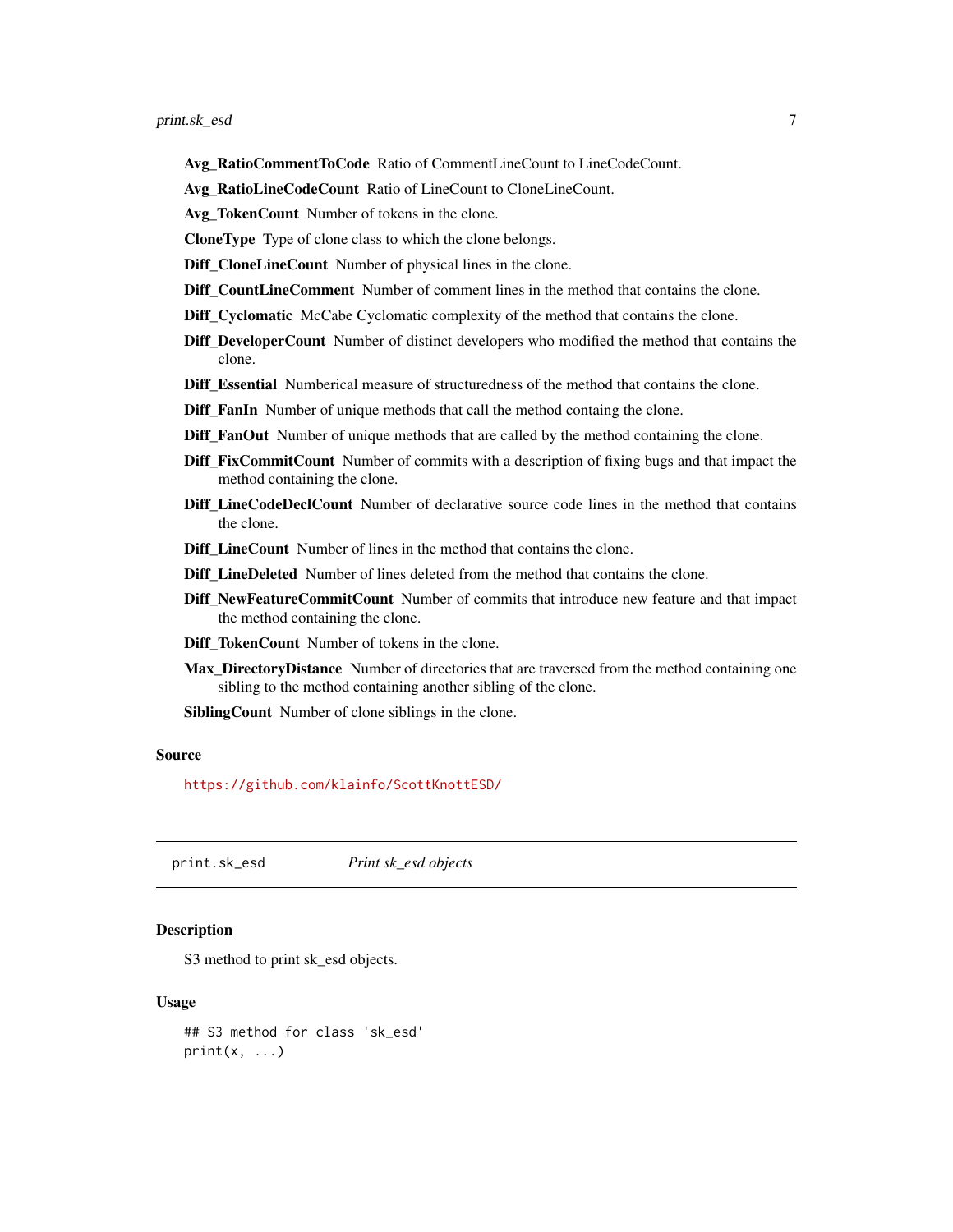#### <span id="page-7-0"></span>Arguments

| x       | A sk_esd object      |
|---------|----------------------|
| $\cdot$ | Optional parameters. |

# Value

The sk.esd ranks

| sk esd | A function to check the magnitude of the difference for all pairs of |
|--------|----------------------------------------------------------------------|
|        | <i>treatments</i>                                                    |

#### Description

A function to check the magnitude of the difference for all pairs of treatments

An enhancement of the Scott-Knott test (which cluster distributions into statistically distinct ranks) that takes effect size into consideration.

#### Usage

checkDifference(ranking, data)

 $sk\_esd(x, alpha = 0.05, ...)$ 

#### Arguments

| ranking | A ranking that is produced by the Scott-Knott ESD test |
|---------|--------------------------------------------------------|
| data    | a data frame of treatment means                        |
| X       | A wide-format data frame.                              |
| alpha   | The significance level.                                |
|         | Optional parameters.                                   |

#### Value

A result of the magnitude of the difference for all pairs of treatments.

A sk\_esd object.

#### Author(s)

Chakkrit Tantithamthavorn (kla@chakkrit.com)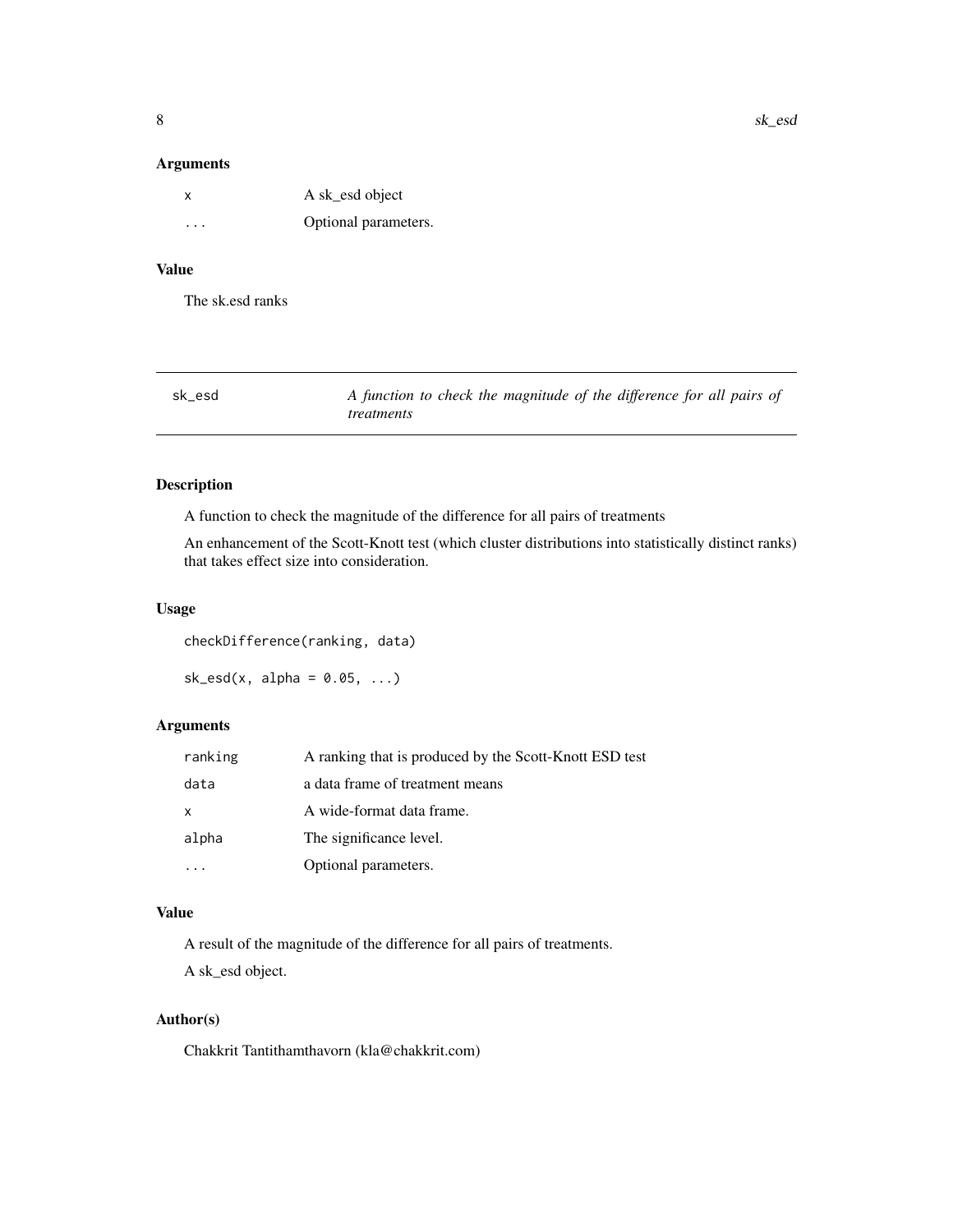## sk\_esd

# Examples

sk <- sk\_esd(example) checkDifference(sk\$groups, example)

sk <- sk\_esd(example) plot(sk)

sk <- sk\_esd(maven) plot(sk)